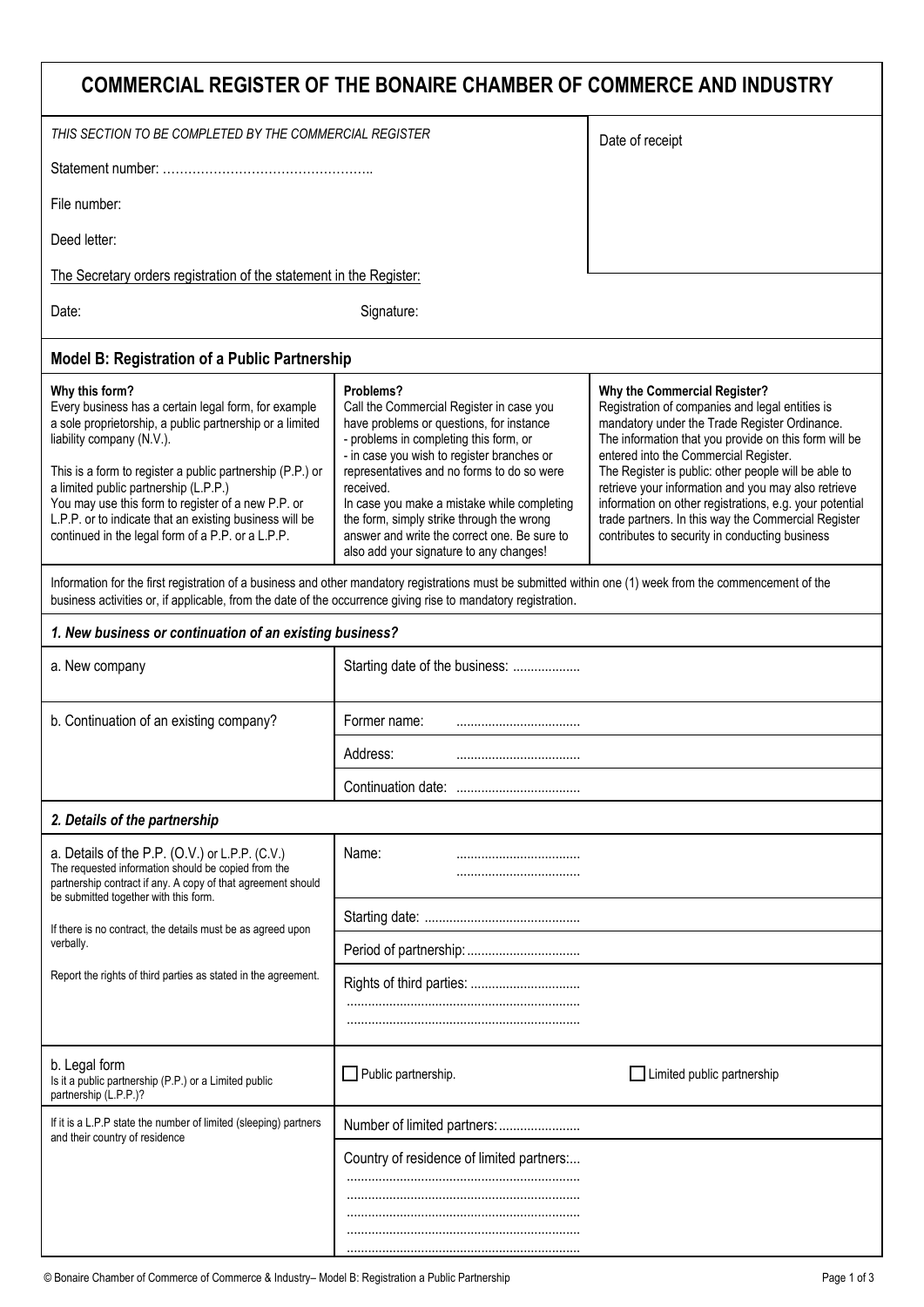| c. Capital                                                                                                                                                                                                                                                                                                                        |                                                                                                                                                                                                                                                                                             |  |
|-----------------------------------------------------------------------------------------------------------------------------------------------------------------------------------------------------------------------------------------------------------------------------------------------------------------------------------|---------------------------------------------------------------------------------------------------------------------------------------------------------------------------------------------------------------------------------------------------------------------------------------------|--|
| The capital is the amount of funds and the value of goods<br>contributed by the partners collectively.                                                                                                                                                                                                                            | Capital amount and currency:                                                                                                                                                                                                                                                                |  |
| In case of a L.P.P. on nominative shares or on bearer<br>shares state instead: the limited capital, the number and<br>value of shares and the value of the share it is divided into<br>and the amount of issued capital The amount of issued<br>capital is stated once a year until pursuant the capital is<br>completely issued. | - Amount of limited capital:<br>(also mention the currency)<br>- Number of shares the limited capital is divided into:<br>.<br>- Value of the shares the limited capital is divided into:<br>.<br>(also mention the currency)<br>- Amount of issued capital:<br>(also mention the currency) |  |
| 3. Company Details                                                                                                                                                                                                                                                                                                                |                                                                                                                                                                                                                                                                                             |  |
| a. Trade name(s) of the business<br>The trade name is the name under which the business is<br>conducted                                                                                                                                                                                                                           |                                                                                                                                                                                                                                                                                             |  |
|                                                                                                                                                                                                                                                                                                                                   |                                                                                                                                                                                                                                                                                             |  |
| b. Business activities<br>Provide as accurately as possible the business's actual<br>activities, services and/or products.                                                                                                                                                                                                        |                                                                                                                                                                                                                                                                                             |  |
|                                                                                                                                                                                                                                                                                                                                   |                                                                                                                                                                                                                                                                                             |  |
|                                                                                                                                                                                                                                                                                                                                   |                                                                                                                                                                                                                                                                                             |  |
| c. Business address<br>If there are several branches, list the address of the main<br>establishment. If the business is only represented by one or<br>more business agent(s) acting pursuant to a power of<br>attorney, you should list the address of the designated<br>business agent.                                          |                                                                                                                                                                                                                                                                                             |  |
|                                                                                                                                                                                                                                                                                                                                   |                                                                                                                                                                                                                                                                                             |  |
|                                                                                                                                                                                                                                                                                                                                   | e-mail address:                                                                                                                                                                                                                                                                             |  |
|                                                                                                                                                                                                                                                                                                                                   | internet (www):                                                                                                                                                                                                                                                                             |  |
| d. Telephone and telefax numbers                                                                                                                                                                                                                                                                                                  | Telephone number(s):                                                                                                                                                                                                                                                                        |  |
| In case of several branches, list the telephone and telefax<br>number(s) of the main establishment                                                                                                                                                                                                                                | Fax number(s):<br>                                                                                                                                                                                                                                                                          |  |
| 4. Authority of the managing partners                                                                                                                                                                                                                                                                                             |                                                                                                                                                                                                                                                                                             |  |
| Dependent on what is agreed, a partner may have unlimited<br>power, limited power or no power. The powers of the                                                                                                                                                                                                                  |                                                                                                                                                                                                                                                                                             |  |
| partners are usually set out in the partnership contract, the<br>can also be agreed verbally.                                                                                                                                                                                                                                     |                                                                                                                                                                                                                                                                                             |  |
| 5. Signature                                                                                                                                                                                                                                                                                                                      |                                                                                                                                                                                                                                                                                             |  |
| This form may only be signed by:<br>- the (managing) partners;<br>- a civil law notary;<br>- the person responsible for the daily management, in                                                                                                                                                                                  | The undersigned declare(s) that this form was completed truthfully.<br>Capacity of the authorized signer(s):                                                                                                                                                                                |  |
| absence of the above.                                                                                                                                                                                                                                                                                                             | Surname and initial(s):<br>                                                                                                                                                                                                                                                                 |  |
| Signer(s) must provide proof of a valid ID                                                                                                                                                                                                                                                                                        |                                                                                                                                                                                                                                                                                             |  |
|                                                                                                                                                                                                                                                                                                                                   | Date:<br>                                                                                                                                                                                                                                                                                   |  |
|                                                                                                                                                                                                                                                                                                                                   | Signature (s)                                                                                                                                                                                                                                                                               |  |
|                                                                                                                                                                                                                                                                                                                                   |                                                                                                                                                                                                                                                                                             |  |
|                                                                                                                                                                                                                                                                                                                                   |                                                                                                                                                                                                                                                                                             |  |
| 6. Other forms to be completed                                                                                                                                                                                                                                                                                                    | Request these forms at the Commercial Register if you not have received them                                                                                                                                                                                                                |  |